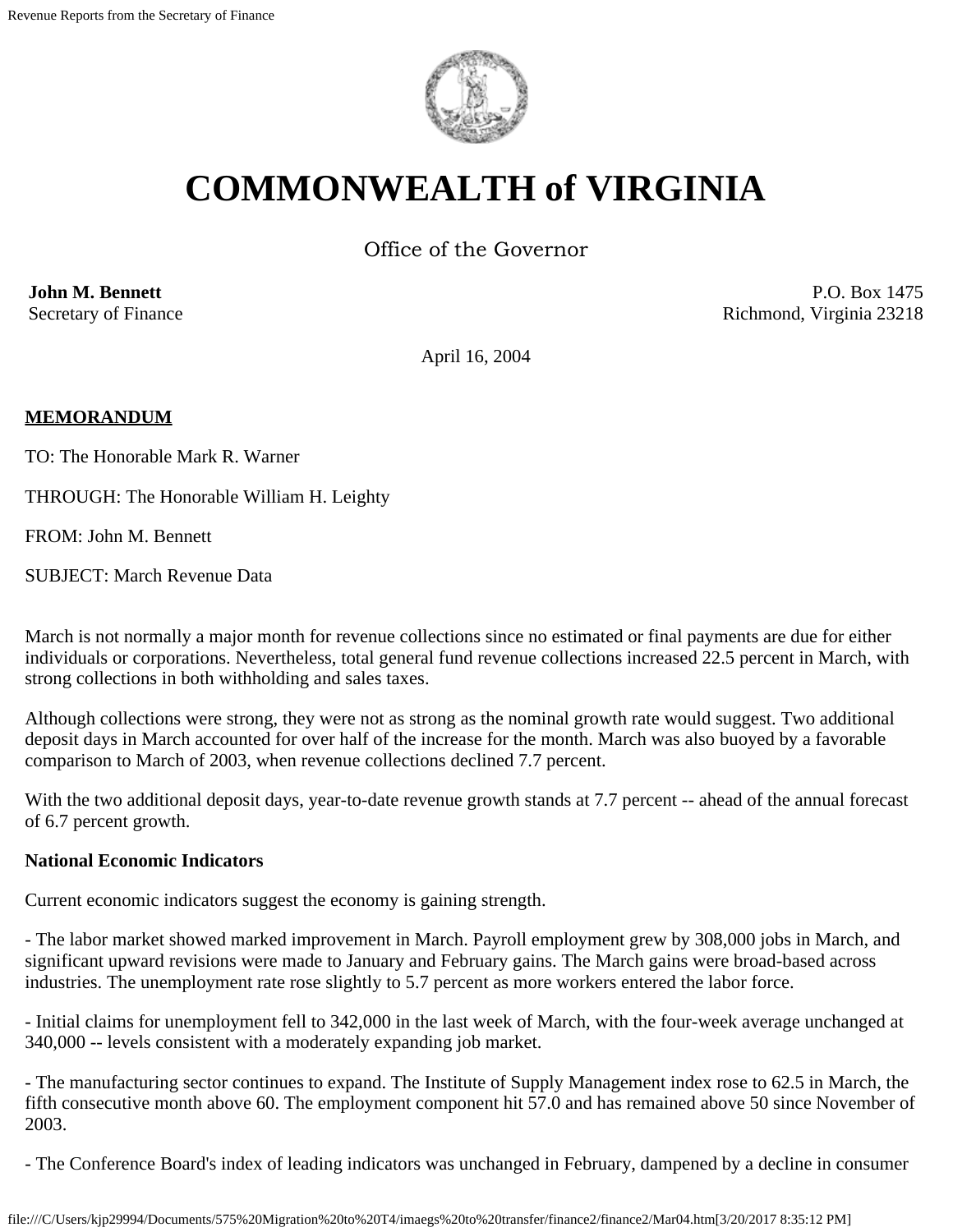confidence. Although growth has slowed in recent months, the index continues to signal positive economic growth.

- The Conference Board's index of consumer confidence was essentially flat in March, although the previous three monthly gains were revised upward.

# **Virginia Economy**

In Virginia, payroll employment grew a healthy 2.2 percent over February of last year. Northern Virginia payrolls grew by an estimated 4.1 percent. Hampton Roads employment grew an estimated 2.1 percent. Richmond and Western Virginia showed slight declines, and employment growth in the balance of the state was positive.

The Virginia Leading Index declined 0.4 percent in February after advancing 0.7 percent in January -- the first drop in the index since April 2003. The components were mixed - initial claims for unemployment and the U.S. leading index were both up, while automobile registrations and building permits declined. Leading indices declined in six of the eight regions of the state - largely due to declines in the number of building permits issued in January.

## **March Revenue Collections**

Monthly revenue collections grew 22.5 percent in March, largely due to a strengthening employment picture and the temporary spending stimulus of federal income tax refunds. Although healthy, overall growth is somewhat overstated by two additional deposit days in March and by the favorable comparison to March of 2003, when collections actually declined 7.7 percent. Year-to-date revenue growth now stands at 7.7 percent - ahead of the annual estimate of 6.7 percent growth.

*Individual Income Tax Withholding (62% of general fund revenues):* The improved employment picture is leading to an expected strengthening in withholding collections. With two additional deposit days, collections in withholding grew 17.7 percent above March of last year. The two additional deposit days in March accounted for the lion's share of withholding growth for the month. Without these additional deposit days, withholding growth would have been about 5 percent, and year-to-date growth would have been very close to the 5.9 percent forecast. With the two additional deposit days, year-to-date growth is 7.3 percent.

*Individual Income Tax Nonwithholding (12% of general fund revenues):* March is not a significant month for nonwithholding receipts. Through March, collections are 5.5 percent ahead of the same period last year, trailing the estimate of 7.6 percent growth. April and May collections are key for this source, with both final payments for tax year 2003 and estimated payments for the current year due May 1. The final estimated payment for this fiscal year is due June 15.

*Individual Income Tax Refunds:* Refunds this month were \$283.8 million - about \$17 million more than March of last year. Through March, refunds are 4.7 percent above the same period last year, compared with the forecast of 3.0 percent growth. For the filing season beginning January 1, about 1.5 million refunds have been issued, compared with 1.35 million issued in the same period last year. Significant increases in the number of electronic filings largely account for the processing improvements.

*Sales Tax (22% of general fund revenues):* March collections of sales and use taxes grew 14.9 percent. March's strong collections were buoyed in part by the temporary stimulus of federal income tax refunds and some continued mortgage refinancing activity. Part of the apparent collections strength also comes from the comparison to March of 2003, when sales tax collections actually declined. Year-to-date collections for sales and use taxes are 8.3 above the same period last year -- ahead of the estimate of 7.3 percent annual growth.

*Corporate Income Taxes (3% of general fund revenues):* March is normally not a significant month for corporate income taxes, with collections coming primarily from extension payments made ahead of the April 15 due date. Several large payments were received on the last day of March this year, and led to an increase of \$26.9 million in corporate income tax payments above the amount paid in March 2003. March and April payments need to be analyzed together in order to get a clearer picture of corporate income tax collections. Year-to-date, corporate income tax payments are up 20.5 percent -- ahead of the 6.6 percent annual estimate.